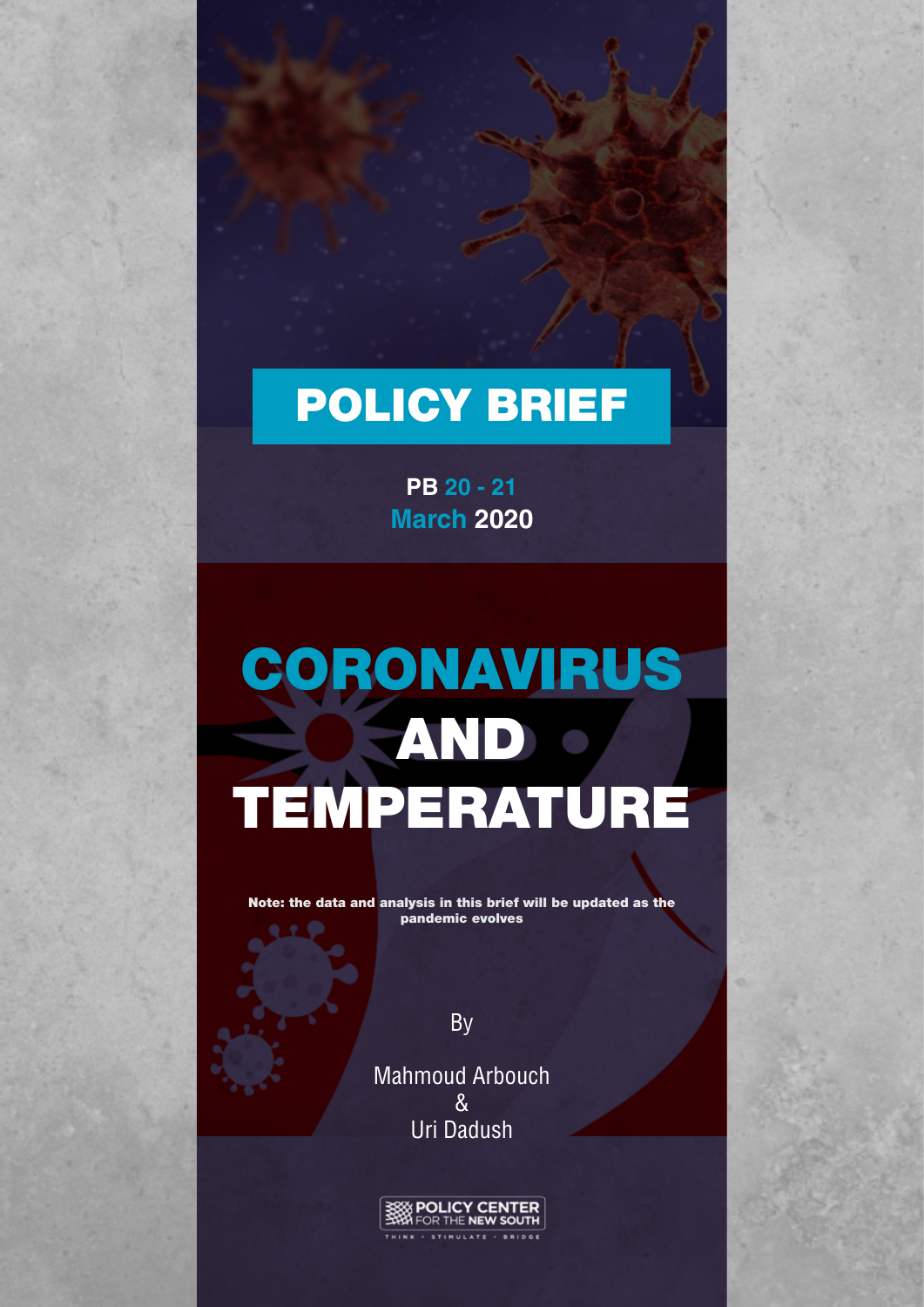## **Coronavirus and Temperature**

Mahmoud Arbouch & Uri Dadush

The COVID-19 disease, caused by the novel coronavirus, is the most serious health crisis since the Spanish flu of 1918, which is estimated to have killed between 50 million and 100 million people worldwide. By the latest count (March 29), the disease had spread to over 177 countries, with more than 630,000 cases reported and 30,000 recorded deaths. These numbers are increasing exponentially at present and the cases and deaths reported are both believed to be undercounted. Deaths are strongly concentrated in the older population (aged 65 and over) and among those with serious pre-existing conditions, according to a study by Chinese researchers (Liu et al, 2020) and extensive epidemiological data from South Korea and Italy.<sup>1</sup>

Although COVID-19 is now officially a pandemic, its spread across the world remains very uneven, with China reporting 59 cases per million, and Italy—the epicenter of the crisis at time of writing—over 1530 cases per million, while several countries with warmer climates, such as the Philippines, report fewer than 10 cases per million.

This uneven distribution has led to both fear and hope. Fear, because the disease might still spread virulently to Africa and other poor nations, where very few tests have been conducted and where medical systems are least equipped to cope. Hope, because the slower spread of the virus in hot climates might be an important signal that the disease will ease with the coming of spring and summer in the hardest-hit temperate zones. This has been the case with other strains of coronavirus in the past, such as those that are at the root of ordinary flu.

Though written in the 'fog of war', this note attempts to evaluate the importance of temperature in accounting for the spread of the virus. We attempt this despite the fact that reported cases are a very imperfect measure of the spread of the virus, mainly because of major differences in the frequency of tests. For example, based on the limited information available about testing, poor countries, which tend to be in warmer climates, test less and almost certainly tend to report fewer cases for that reason.

Still, after controlling for income and other factors that might influence the spread of the virus, our analysis suggests that temperature does play an important role in determining the extent of the spread. Our best guess, based on various regression specifications, is that a 1% increase in temperature from average levels (50 degrees Fahrenheit/10 degrees Celsius) could reduce the number of cases per million people by 0.5% (+/- 0.2%). We also find evidence that the incidence of disease is lower in very cold temperatures.

Our analysis is preliminary and needs to be confirmed by studies based on more complete data. Most needed are random tests of the population to ascertain the true rate of infections, which we expect, or rather hope, will become available in the near future. If confirmed, the policy implications of our results would be significant. In the final section, we briefly discuss what the policy implications might be.

<sup>1</sup> For Italy, see https://lab.gedidigital.it/gedi-visual/2020/coronavirus-i-contagi-in-italia/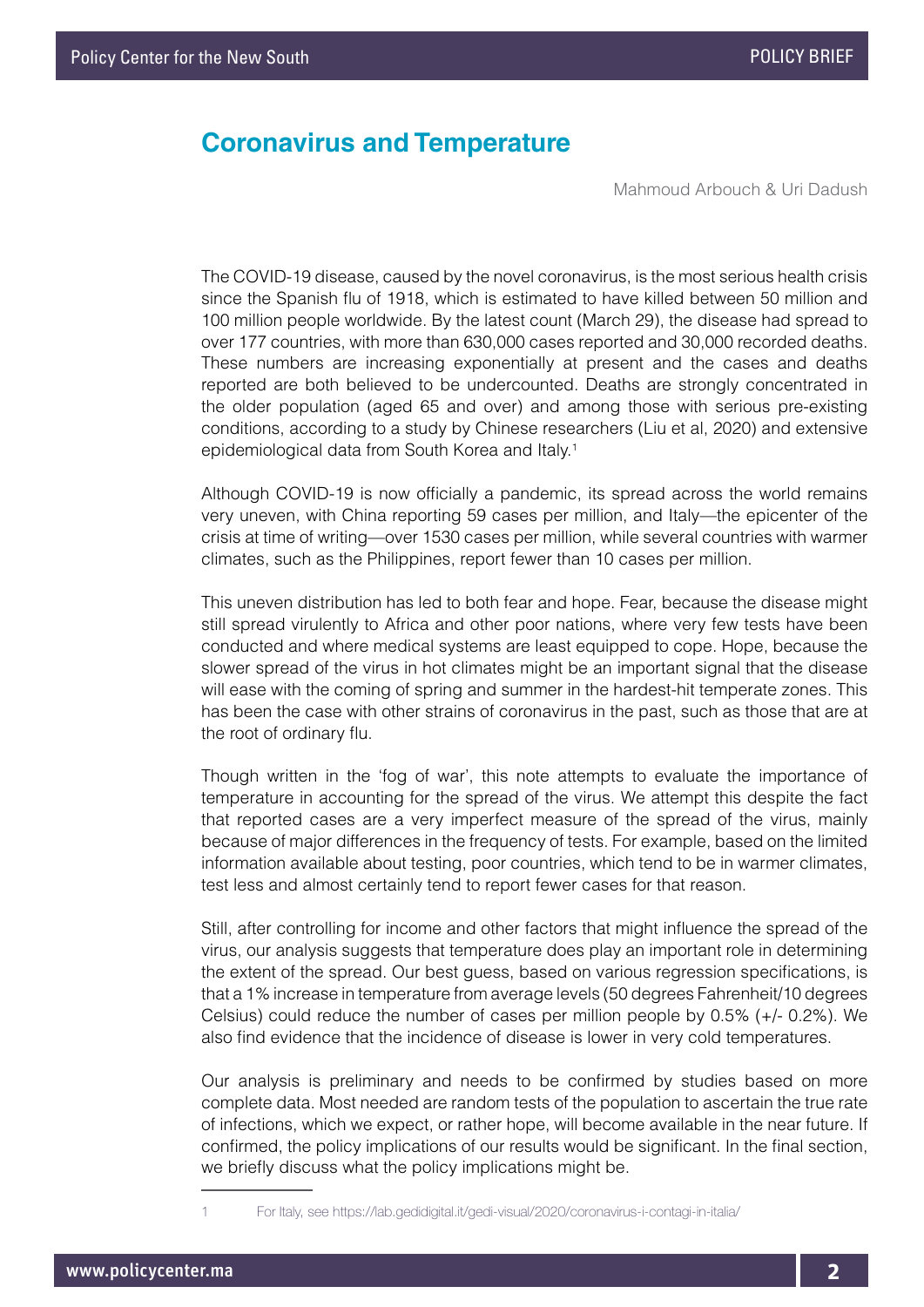## **Spread of the Virus**

To date, the main epicenters of COVID-19, the Hubei region of China, the Lombardy region of Italy, the city of Madrid, the city of New York, the town of Mashhad in Iran, and the city of Mulhouse in France, are all in temperate zones. Figure 1 shows that warmer regions appear to have been less affected.



#### Figure 1: Cases/million vs Temperature

Source: WHO and Weatherbase.

For example, Italy's northern regions have been far harder hit than the warmer regions in the middle, while the regions in the south have been least hit.<sup>2</sup> A study by Chinese researchers, which has not been peer-reviewed, finds that the rate of contagion (R) in 100 Chinese cities was significantly affected by heat and humidity in the period prior to interventions by government to limit the spread, even after controlling for population density and GDP per capita as a proxy for medical preparedness (Wang et al, 2020). Applying ecological niche models, Araujo and Naimi (2020) estimated with 95% confidence that the interquartile temperature range for coronavirus infection is between 2 and 9.5 degrees Celsius. Bukhari and Jamil (2020) of MIT concluded that up to March 22, 90% of coronavirus transmissions had occurred within a temperature range of 3 to 17 degrees Celsius, and countries with warmer climates have seen less rapid transmission (Figure 2).

<sup>2</sup> https://lab.gedidigital.it/gedi-visual/2020/coronavirus-i-contagi-in-italia/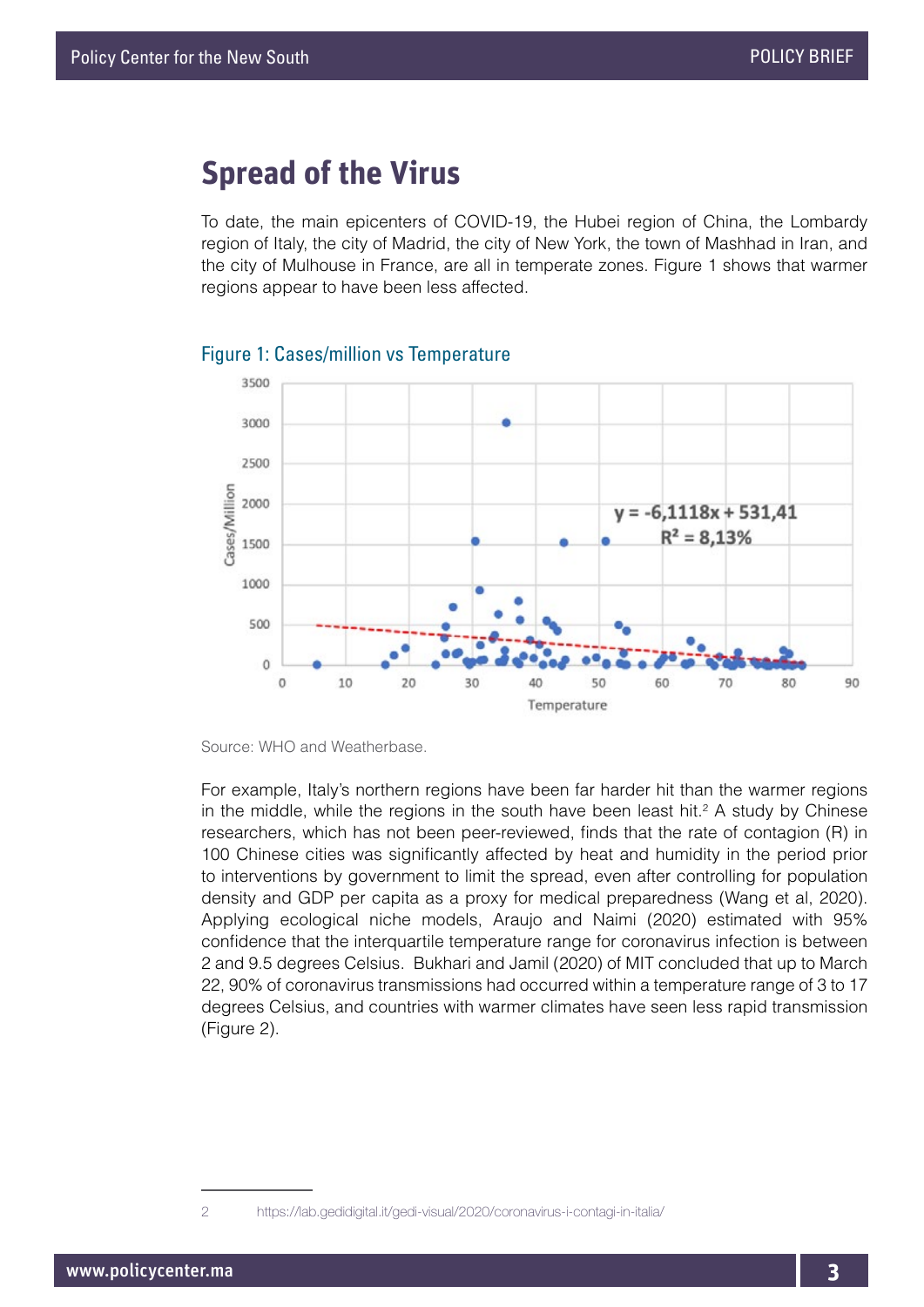

Figure 2: Growth Curve of Number of Cases Per Million

Source: WHO. Note: The y-axis has been capped at 160 cases.

Similarly to influenza, the novel coronavirus might be inhibited from spreading by higher temperatures and increased humidity because droplets from coughs or sneezing travel less far, people spend more time outside in warmer climates, and they are less susceptible to being infected. Experts, however, remain divided on whether COVID-19 will follow this path, with many remaining agnostic or circumspect<sup>3</sup>.

## **Incidence of Infection and Testing**

How should we measure the spread of the virus? Ideally, this would be done by testing the whole population and identifying positive cases. Tests are quite accurate but not perfect, with both false negatives and false positives<sup>4</sup>. However, testing capacity is severely limited at present and testing everyone is impossible in a single country of any size, let alone throughout the world. The next best would be to conduct tests on sufficiently large and representative random samples of the population of each country. To our knowledge no such random testing exercises has been attempted. Instead, in view of the cost and shortage of testing equipment (including testing kits, laboratory capacity, and protective equipment for those conducting the test), tests tend to be carried out only on selected individuals, nearly always those that already show advanced symptoms of the disease, including high fever and difficulty breathing, and those who have been directly exposed to it, including medical workers or close family and acquaintances of confirmed cases. Table 1 shows the very large disparity in the frequency of tests in different countries, ranging from about 10,000/million in Bahrain and Norway, to 10 per million in Philippines and India. There is a statistically very weak negative relationship between the frequency of tests and the share of those found positive for the virus; less testing is weakly associated with a higher number of positive tests. Countries that are least capable or willing to test tend to reserve tests for those showing the most advanced symptoms. Nevertheless, countries that test more frequently tend to report more positive cases in

<sup>3</sup> Such as Brittany Kmush, a public health expert at New York's Syracuse University, and David Cennimo, from Rutgers New Jersey Medical School.

<sup>4</sup> https://www.medicinenet.com/script/main/art.asp?articlekey=228250.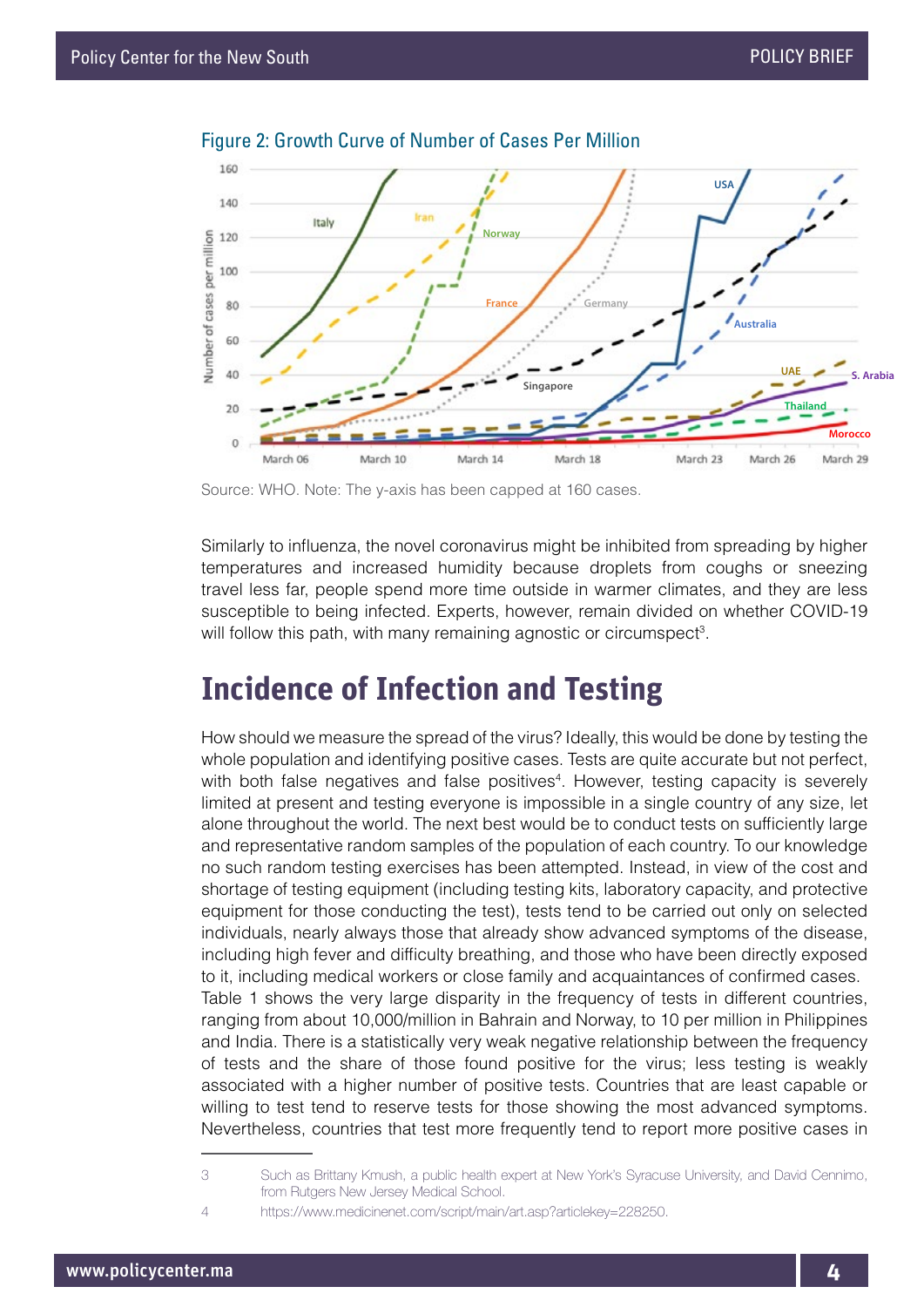absolute terms. As Figure 3 shows, there is a statistically significant positive relationship between frequency of testing and per-capita income.





Source: European CDC and WDI data.

Poor countries tend to test far less than rich countries. But that is not always the case. For example, frequency of tests in the United States, the richest country in the sample, has been far less than in Slovenia or China.

|                    | <b>Number of tests/million</b> | <b>Share of positive tests</b> |
|--------------------|--------------------------------|--------------------------------|
| <b>Iceland</b>     | 25988.9                        | 4.5%                           |
| <b>Bahrain</b>     | 11880.0                        | 1.5%                           |
| <b>Norway</b>      | 8229.6                         | 4.0%                           |
| <b>South Korea</b> | 6132.7                         | 2.8%                           |
| <b>Slovenia</b>    | 4769.3                         | 2.9%                           |
| <b>Italy</b>       | 3423.5                         | 22.7%                          |
| Qatar              | 3019.8                         | 5.2%                           |
| <b>Australia</b>   | 3016.0                         | 1.2%                           |
| Germany            | 2013.8                         | 2.3%                           |
| <b>Estonia</b>     | 1895.7                         | 11.3%                          |
| <b>Denmark</b>     | 1850.8                         | 11.7%                          |

#### Table 1: Number of Tests Per Million and Share of Positives by Country<sup>5</sup> (Data from March 20<sup>6</sup>

5 Testing data was only available for 50 countries.

6 The most recent data, with sources indicated is available on the WorldinData site https://ourworldindata. org/coronavirus-testing-source-data.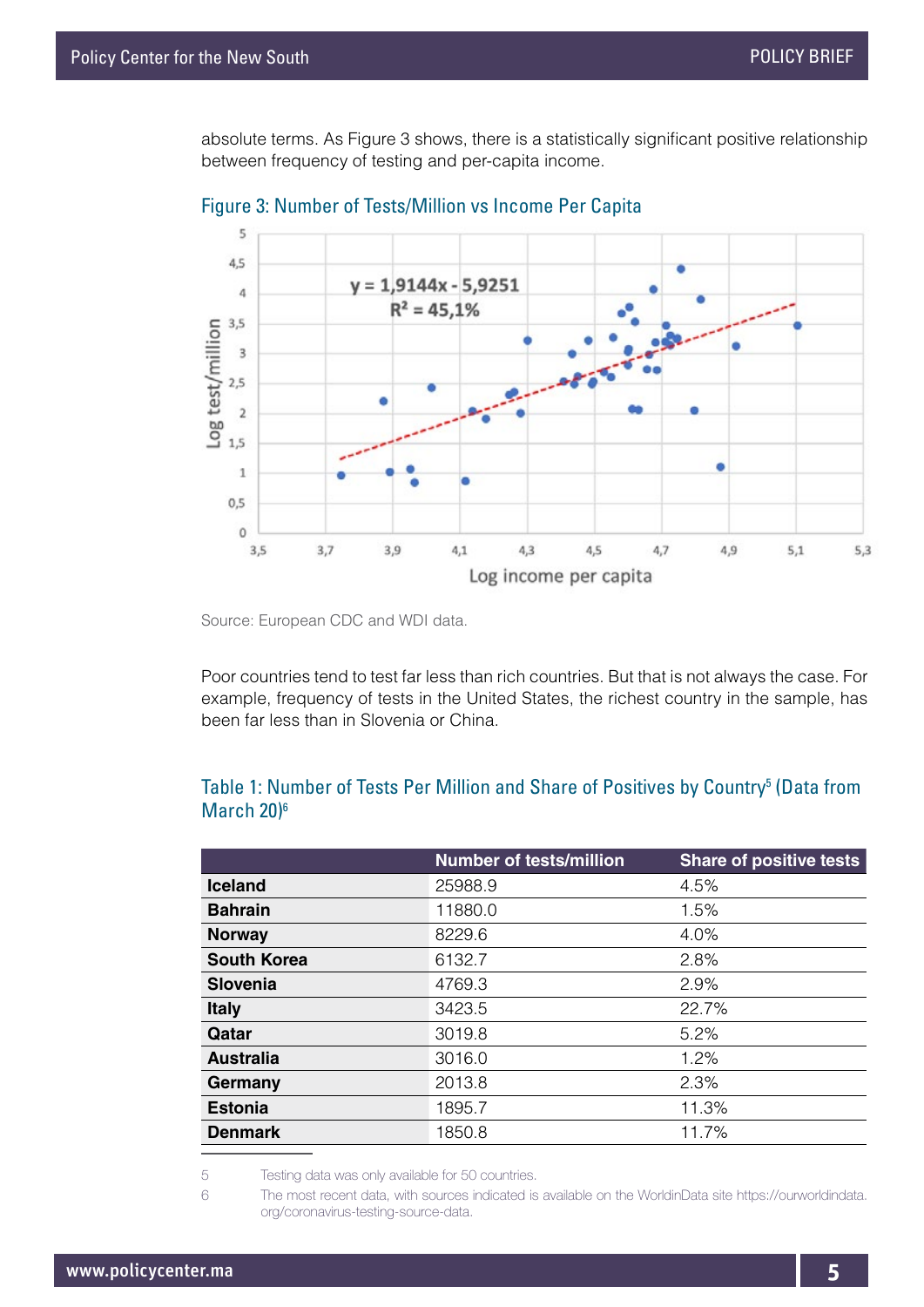| <b>Austria</b>              | 1764.8 | 17.0% |
|-----------------------------|--------|-------|
| <b>Belarus</b>              | 1686.8 | 0.2%  |
| Latvia                      | 1663.6 | 3.5%  |
| <b>Belgium</b>              | 1607.4 | 8.1%  |
| Canada                      | 1571.0 | 1.5%  |
| <b>Sweden</b>               | 1404.3 | 7.4%  |
| <b>Ireland</b>              | 1359.8 | 3.4%  |
| <b>Israel</b>               | 1222.9 | 2.8%  |
| <b>Czechia</b>              | 1093.5 | 7.8%  |
| <b>Russia</b>               | 993.4  | 0.1%  |
| Iran                        | 978.0  | 14.2% |
| <b>United Kingdom</b>       | 971.9  | 4.1%  |
| <b>Spain</b>                | 642.1  | 37.3% |
| <b>France</b>               | 548.6  | 12.2% |
| <b>Finland</b>              | 543.7  | 12.0% |
| <b>Palestine</b>            | 498.6  | 1.5%  |
| <b>Slovakia</b>             | 497.0  | 5.1%  |
| Romania                     | 425.4  | 3.7%  |
| Lithuania                   | 413.7  | 6.0%  |
| <b>Panama</b>               | 348.3  | 4.7%  |
| <b>Poland</b>               | 344.2  | 3.3%  |
| <b>Croatia</b>              | 309.1  | 6.4%  |
| <b>Hungary</b>              | 307.8  | 2.8%  |
| <b>Armenia</b>              | 275.4  | 6.4%  |
| China                       | 229.8  | 24.1% |
| <b>Costa Rica</b>           | 207.8  | 4.8%  |
| <b>Vietnam</b>              | 163.7  | 0.6%  |
| <b>New Zealand</b>          | 119.5  | 1.9%  |
| Japan                       | 117.8  | 5.9%  |
| <b>United States</b>        | 115.4  | 7.0%  |
| <b>South Africa</b>         | 111.4  | 3.2%  |
| <b>Thailand</b>             | 102.0  | 2.1%  |
| Colombia                    | 82.6   | 3.5%  |
| <b>Morocco</b>              | 13.8   | 14.9% |
| <b>United Arab Emirates</b> | 13.0   | 78.4% |
| <b>Philippines</b>          | 11.9   | 18.1% |
| India                       | 10.7   | 1.3%  |
| <b>Pakistan</b>             | 9.3    | 12.2% |
| Indonesia                   | 7.6    | 18.2% |
| <b>Ukraine</b>              | 7.1    | 8.2%  |

Source: Worldometers.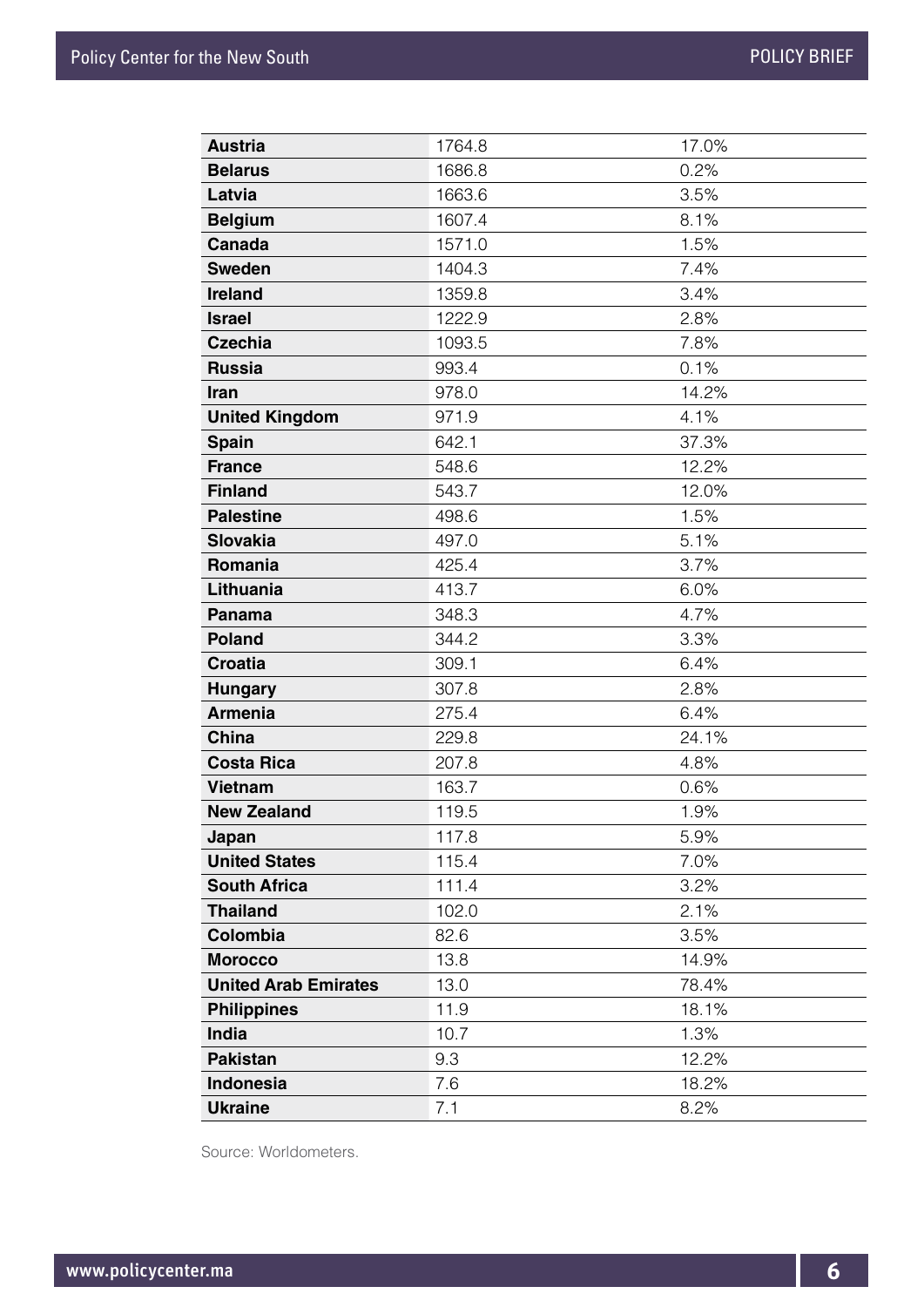The scarcity of tests also means that asymptomatic individuals who are carriers of the virus (and may also be infectious), and even some of those who are symptomatic but at a less-advanced stage of the disease, remain unidentified. How big might the group of asymptomatic infected individuals be? It is impossible to give a general answer, but one indication comes from the town of Vò in the Veneto region, an epicenter of the disease, where tests carried out in February covered the total population of 3300 people. The tests identified 3% of individuals as having COVID-19, about half of whom were asymptomatic. If this is any guide, in a context in which the epidemic is quite advanced and where tests are relatively frequent (as in Italy or Korea, for example), one should double the number of positive individuals to arrive at a more reliable figure of total infections. However, studies that use epidemiological models based on recent experience (such as with the Diamond Princess cruise ship<sup>7</sup>) suggest much higher rates of contagion and of asymptomatic or weakly symptomatic infected individuals (Mizomoto et al, 2020).

Although data on reported cases, drawn from the World Health Organization's Situation Report of March 29, is far from ideal to measure the real spread of the virus in the whole population, it most likely provides a fair representation of the prevalence of cases of people who are ill and whose symptoms are already advanced<sup>8</sup>. This is the part of the population that threatens to overwhelm the medical system and requires the most pressing attention.

## **Accounting for the Spread of the Virus**

To identify the importance of temperature in affecting the spread of the virus, we need first to control for other factors. We hypothesize that (at least) five other factors are important: per-capita income, which affects the availability of tests and stands for various institutional and 'openness' factors; the intensity of people exchanges with China, the initial epicenter of the crisis; the demographic profile of the population, notably the share of older people who are most prone to become infected; the preparedness of the medical system to anticipate and prevent epidemics; and density of population. Other factors that might clearly play a role, such as humidity, are not considered here, in part because they vary greatly across national territories in even the smaller countries.

#### a. Bivariate Relationships

We discuss the effect of each factor briefly in turn, before turning to a multivariate analysis in the next section.

#### **Temperature**

As already shown, there is a strong presumption that temperature affects the spread of the virus. Table 2 shows the 95 countries in our sample sorted by temperature quintile<sup>9</sup>,

<sup>7</sup> On the Diamond Princess cruise ship, which reported over 700 positive cases and was held up in Okinawa, Japan, about a third of the positive cases were asymptomatic, according to press reports.

<sup>8</sup> This may not be true in cases, such as Wuhan and Bergamo, where hospitals became overwhelmed and many patients with severe symptoms could not be admitted, and many, including the dead, were not tested or counted as victims of the virus.

<sup>9</sup> Although the outbreak has reached more than 177 countries, we excluded countries with small populations (less than 1 million people) and also countries reporting very few contamination cases (less than 20 cases), from our analysis to avoid biasing the results with outliers. Many of the excluded countries are in Africa, and have warmer climates.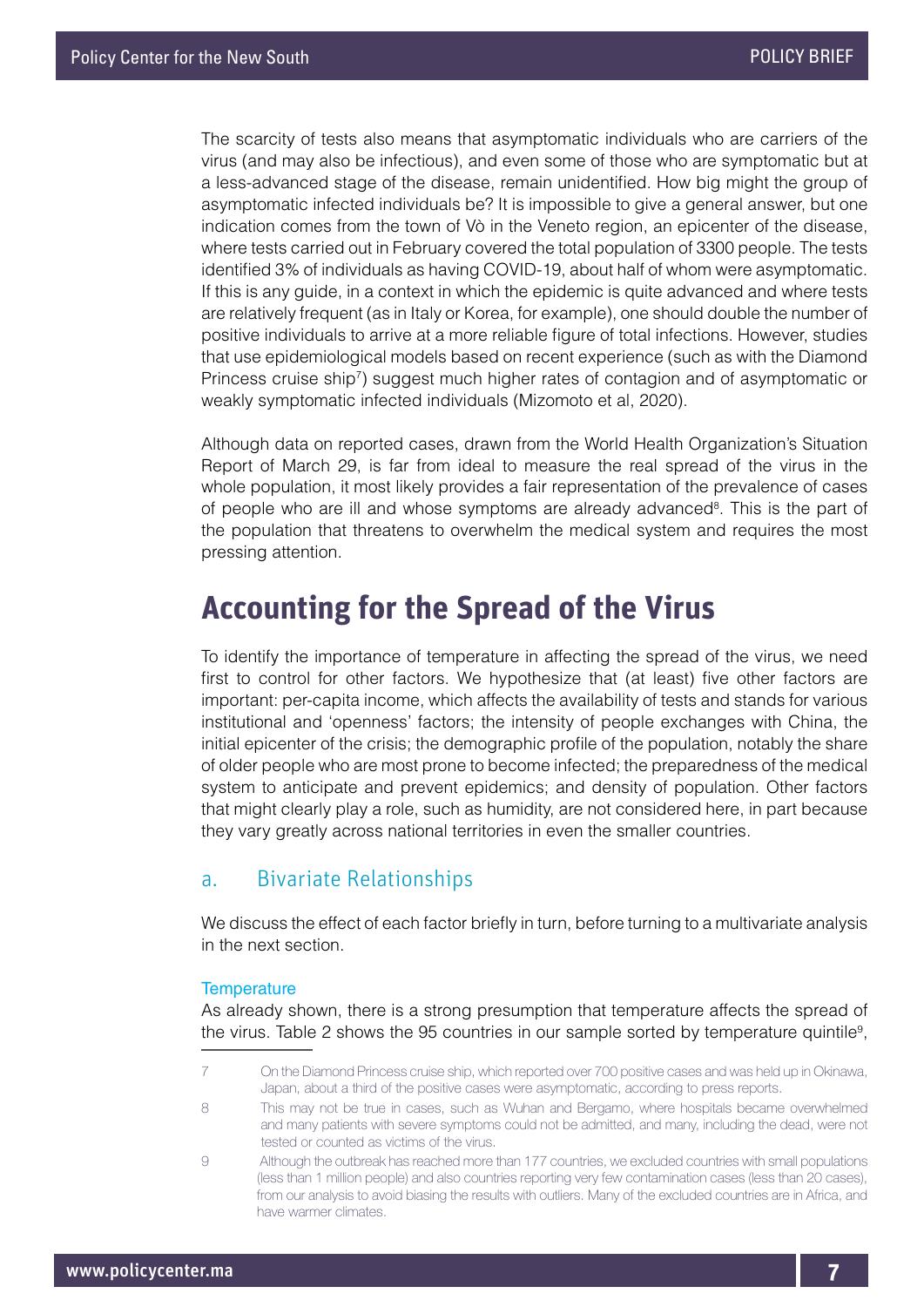based on historical temperatures in January, February, and March. Countries in the second-coldest quintile<sup>10</sup>, those in temperate zones, reported the largest number of cases, 400 per million inhabitants. Warmer quintiles have reported fewer cases, falling off to 30 cases per million in the warmest countries. However, very cold countries have reported significantly fewer cases than those in the second quartile, 280 per million. The standard deviation of cases/million within each quintile is very high, highlighting the importance of third factors.

| <b>Temperature</b><br>quintile | Mean of temperature Mean of infections/<br>per quintile (F.) | millions | <b>Standard deviation</b><br>of infections/million |
|--------------------------------|--------------------------------------------------------------|----------|----------------------------------------------------|
| 5th                            | 78.7                                                         | 30.2     | 51.5                                               |
| 4th                            | 67.4                                                         | 71.3     | 80.0                                               |
| 3rd                            | 50.1                                                         | 287.0    | 476.6                                              |
| 2nd                            | 37.2                                                         | 404.1    | 673.5                                              |
| 1st                            | 256                                                          | 2817     | 397 $O$                                            |

#### Table 2: Reported Infections Per Million and Temperature

Source: WHO data.

The distribution by quintiles suggests that the effect of temperature on cases per million is not linear. This is also shown in Figure 1, which could be visually interpreted as bellshaped. The conjecture that very cold temperatures (and very hot temperatures) reduce the propensity of the coronavirus to thrive and spread is also consistent with the temperature ranges reported in the previously cited studies by Wang et al (2020) and by Araujo and Naimi (2020). Both studies place the 'sweet spot' for propagation of the virus near 10°C/50°F.

#### Income Per Capita

Table 3 shows a positive relationship between reported cases and income quintiles. This might reflect frequency of testing, and a host of other factors. For example, richer countries tend to be more open, to receive more tourists, including Chinese tourists, and to have older populations than poorer countries. As with temperature, the standard deviation of cases/million within each income quintile is high.

#### Table 3: Reported Infections Per Million and Income Per Capita

| Income per<br>capita quintile | Mean of income per<br>capita per quintile | Mean of<br>infections/million | <b>Standard deviation of</b><br>infections/million |
|-------------------------------|-------------------------------------------|-------------------------------|----------------------------------------------------|
| 5th                           | 68315.9                                   | 565.9                         | 703.5                                              |
| 4th                           | 38863.4                                   | 368.0                         | 445.6                                              |
| 3rd                           | 24266.9                                   | 85.6                          | 101.0                                              |
| 2nd                           | 14557.8                                   | 37.9                          | 36.5                                               |
| 1st                           | 6050 8                                    | 16 9                          | 34 O                                               |

Source: WHO and WDI data.

<sup>10</sup> Our temperature data source (http://www.weatherbase.com/), computes the averages using the temperatures by cities during several past years (from 20 to 90 years).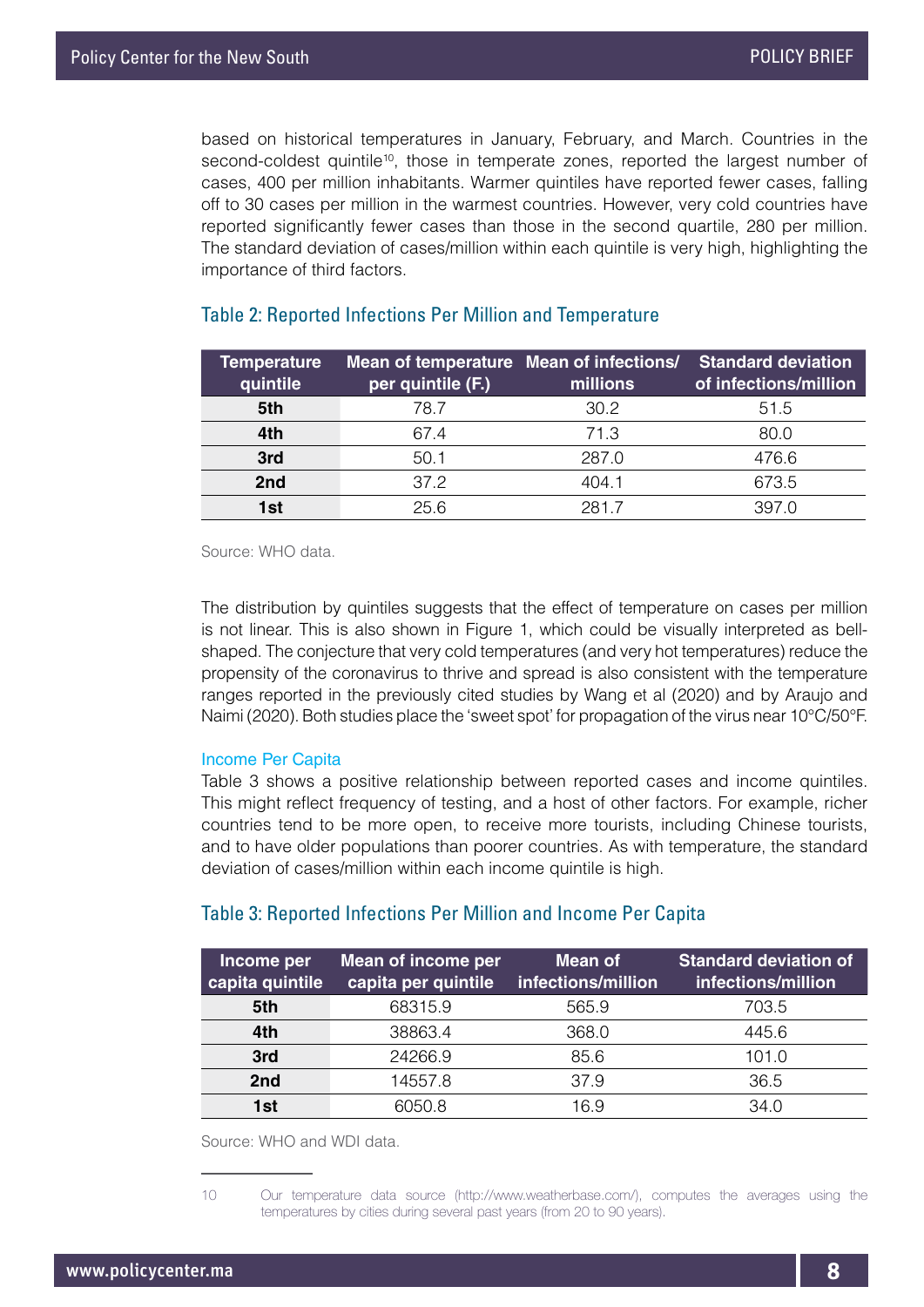#### People exchanges with China

Data on Chinese visitors by country was not available to us. As a proxy, we used 2018 trade (exports plus imports) with China per capita. Here again, we found a quite strong increasing relationship, although not monotonically, of infections across quintiles. Infections are highest in countries where trade with China is on average \$1300 per capita, and lowest where trade is 10 cents per capita.

#### Table 4: Reported Infections Per Million and Exchanges With China

| <b>Trade/population</b><br>quintile | Mean of trade/<br>population per<br>quintile | <b>Mean of</b><br>infections/<br>million | <b>Standard deviation</b><br>of infections/million |
|-------------------------------------|----------------------------------------------|------------------------------------------|----------------------------------------------------|
| 5th                                 | 4.4                                          | 326.1                                    | 371.7                                              |
| 4th                                 | 1.3                                          | 476.1                                    | 727.8                                              |
| 3rd                                 | 0.7                                          | 165.2                                    | 357.6                                              |
| 2nd                                 | 0.3                                          | 71.4                                     | 99.5                                               |
| 1st                                 |                                              | 354                                      | 63.7                                               |

Source: WHO, CNUCED and WDI data.

#### Demographic Profile

Older people tend to suffer worse from COVID-19, and the vast majority of fatalities are in this group (Liu et al, 2020). Countries with a high share of people over 65 tend to have more infections, but the relationship is not quite monotonic, and the standard deviations within quintiles are very large.

#### Table 5: Infections/Million Per Quintile of Population Over 65

| <b>Population aged</b><br>over 65 quintile | <b>Mean of population</b><br>aged over 65 (%) per<br>quintile | Mean of<br>infections/<br>million | <b>Standard deviation of</b><br>infections/million |
|--------------------------------------------|---------------------------------------------------------------|-----------------------------------|----------------------------------------------------|
| 5th                                        | 20.8                                                          | 421.2                             | 437.5                                              |
| 4th                                        | 16.6                                                          | 292.0                             | 413.9                                              |
| 3rd                                        | 11.3                                                          | 264.8                             | 678.8                                              |
| 2nd                                        | 6.6                                                           | 54.5                              | 103.1                                              |
| 1st                                        | 3.1                                                           | 79.3                              | 79.3                                               |

Source: WHO and WDI data.

#### Medical Preparedness

An indicator of medical preparedness to anticipate and deal with epidemics is given by the Global Health Security Index (GHS index), provided by the WHO for 195 countries. The bilateral relationship between medical preparedness and infections is weak, with the most-prepared countries, according to the index, reporting the largest number of infections. This counterintuitive result might be due to various factors, including that the most-prepared countries tend to be the richer countries and those that carry out more tests.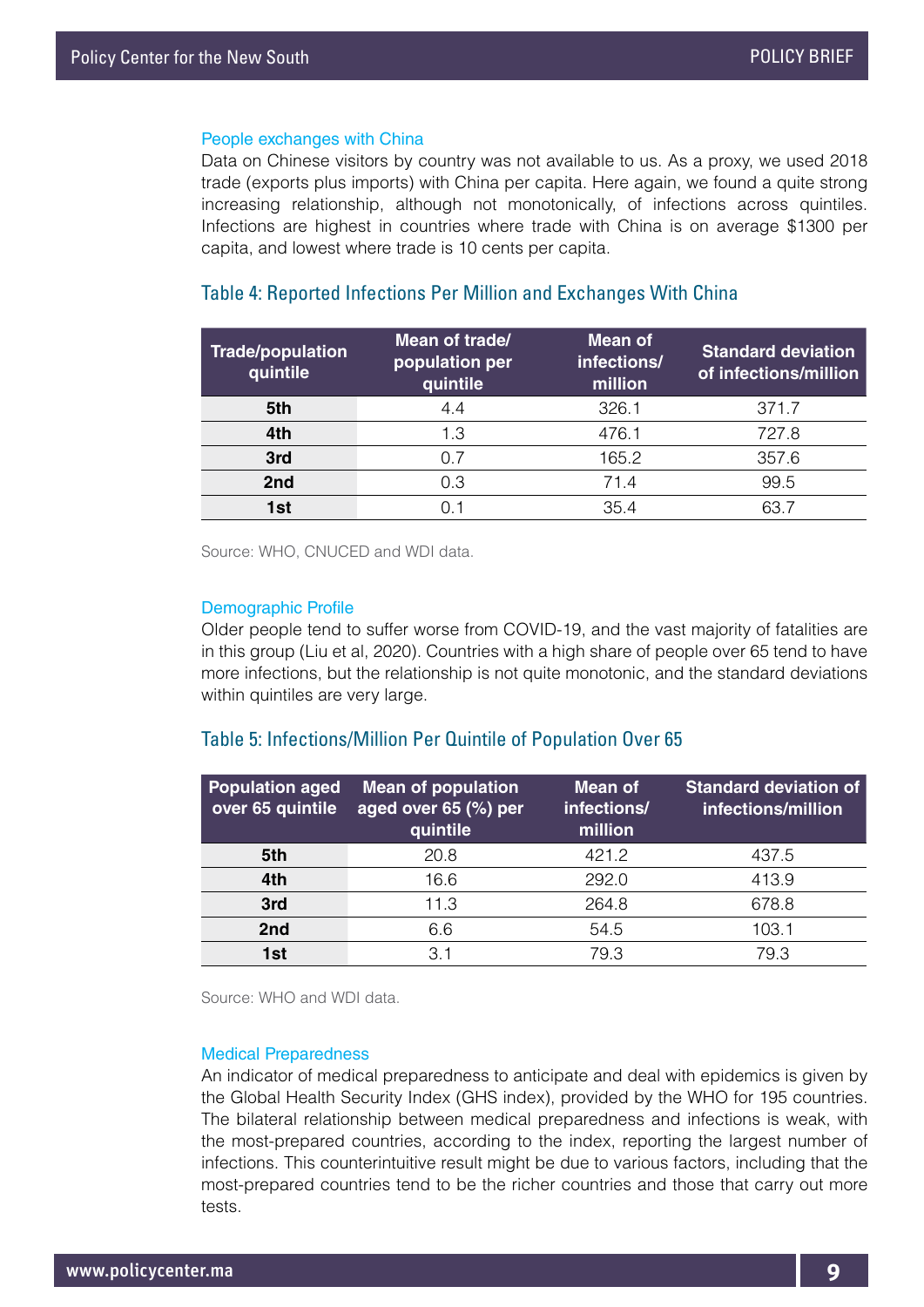| <b>Medical</b><br>preparedness<br>score quintile | <b>Mean of medical</b><br>preparedness<br>score per quintile | Mean of infections/ Standard deviation<br>million | of infections/<br>million |
|--------------------------------------------------|--------------------------------------------------------------|---------------------------------------------------|---------------------------|
| 5th                                              | 69.9                                                         | 470.5                                             | 438.1                     |
| 4th                                              | 56.9                                                         | 255.5                                             | 395.4                     |
| 3rd                                              | 49.0                                                         | 85.6                                              | 102.6                     |
| 2nd                                              | 42.0                                                         | 232.3                                             | 678.3                     |
| 1st                                              | 33.7                                                         | 30.3                                              | 97.7                      |

#### Table 6: Infections/Million Per Quintile of Medical Preparedness Score

Source: WHO, GHS index and WDI data.

#### Population Density

There is also a positive relationship between population density and cases per million, but it is not monotonic and exhibits large standard deviations within quintiles.

#### Table 7: Infections/Million Per Quintile of Population Density (people per km2 of land area):

| Pop density<br>quintile | Mean of pop<br>density per<br>quintile | Mean of<br>infections/<br>millions | <b>Standard deviation of</b><br>infections/million |
|-------------------------|----------------------------------------|------------------------------------|----------------------------------------------------|
| 5th                     | 896.4                                  | 352.8                              | 688.3                                              |
| 4th                     | 146.7                                  | 279.4                              | 474.5                                              |
| 3rd                     | 93.6                                   | 196.2                              | 389.5                                              |
| 2nd                     | 60.3                                   | 106.0                              | 152.4                                              |
| 1st                     | 17.8                                   | 139.8                              | 189.6                                              |

Source: WHO, and WDI data.

#### Multivariate Analysis

The bivariate analysis suggests that it is not just high temperature that retards transmission but also very low temperatures. Previous studies, cited above, also suggest that the 'sweet spot' for transmission lies somewhere near 50°F/ 10°C. That level also happens to be the average temperature in our sample of 95 countries, which excludes many small countries and countries that report very few cases – mainly African countries. Accordingly, in our multivariate analysis, we tested the effect of both temperature and the absolute deviation of temperature from the 'sweet spot' on cases of infection per million people. With all variables expressed in logarithms, we tested specifications with various combinations of the control variables. It turns out that, among the control variables, income per capita is the most significant, and also has the largest effect on cases per million. As Table 8 shows, income per capita is strongly positively correlated with other control variables, namely trade with China, population aged over 65, and medical preparedness, suggesting that it may be picking up their effects as well.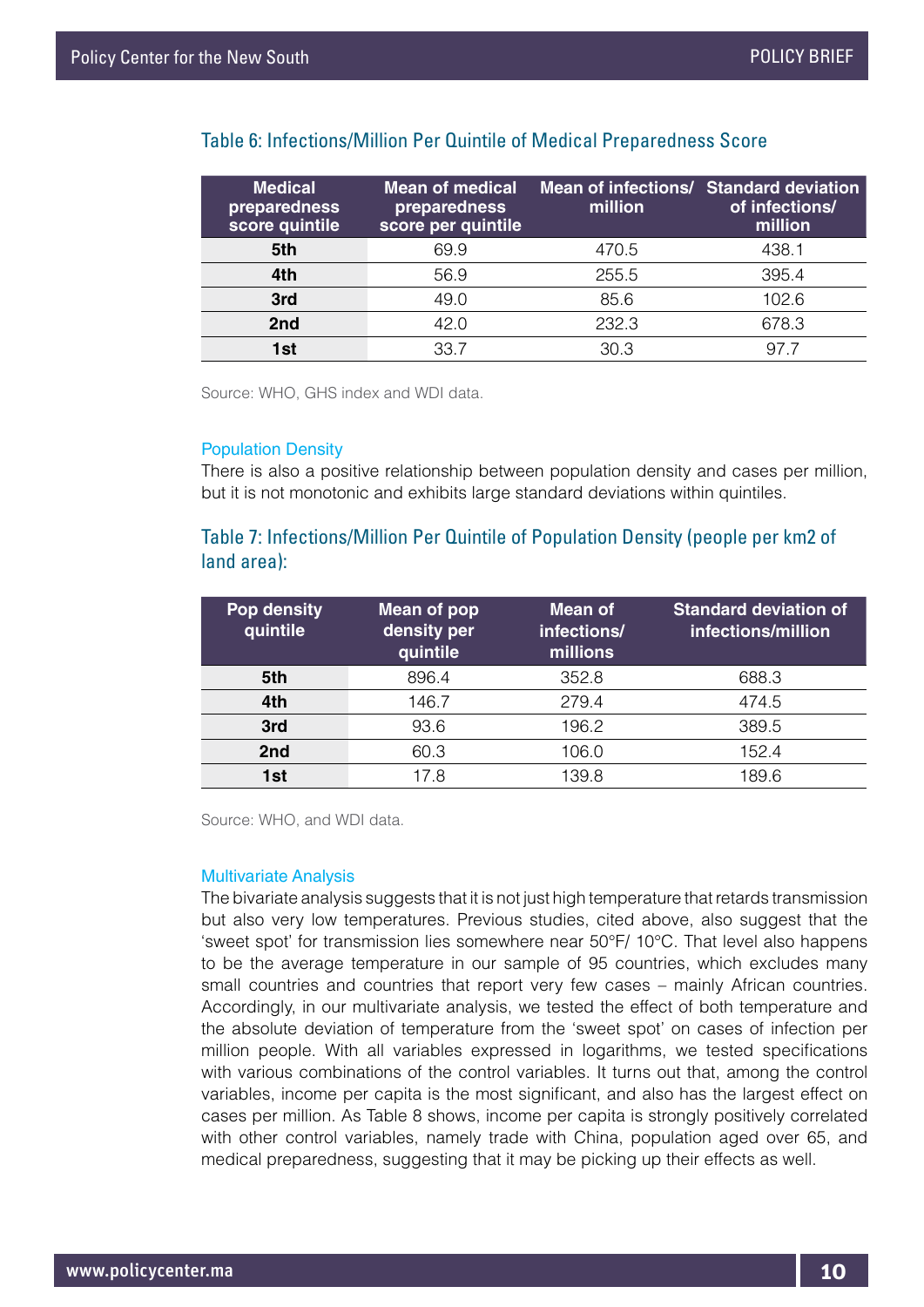#### Table 8: Per-Capita Income Correlations With the Other Variables

|                      | C. |         | INCOMEP TEMPERA TRADEPO AGEDP<br>P | <b>OP</b> | <b>PR</b> | <b>MEDICAL POPDENS</b><br>Ш |
|----------------------|----|---------|------------------------------------|-----------|-----------|-----------------------------|
|                      |    |         |                                    |           |           |                             |
|                      |    |         |                                    |           |           |                             |
| <b>INCOMEP</b><br>C. |    | $-0.26$ | 0.67                               | 0.32      | 0.47      | 0.31                        |

Regression of cases per million on all the independent variables yields a low level of significance of all the variables except per-capita income and temperature.

Below we report on two 'preferred' regressions. Both include temperature as absolute deviation from 50°F, which results highly significant, and more significant than the level of temperature. The first regression includes all the control variables except population density, which was not significant, and also excludes per-capita income on account of collinearity. The second regression includes per-capita income as the sole control variable. The full regression results are in the Appendix.

#### The first regression:

#### **Infections=-3,47-0,47\*Temperature +0,39\*Trade+1,83\*Medprep+0,77\*Agedpop**

#### The second regression: **Infections= -11,17 -0,34\*Temperature +1,60\*Income PC**

In the first regression, all variables are highly significant. The coefficient of temperature deviation from 50°F is -0.47, to be interpreted as follows: for a 1% increase (decrease) in temperature above (below) 50°F, the number of cases per million increases (decreases) by 0.47%. All other variables are of the expected sign except for medical preparedness which has a positive coefficient, perhaps because the more-prepared countries test more.

In the second regression, the coefficient on temperature deviation is similar to the first regression: -0.34 and highly significant. The effect of per-capita income on cases per million is extremely significant, with a 1% increase in income per capita associated with a 1.6% increase in cases per million.

These outcomes are little changed from regressions carried out a week ago and ten days ago, when global infections were less than half of what they were on March 29. Still, there remains plenty of doubt about the robustness and interpretation of these results, especially in the light of the strong association between per-capita income and greater frequency of testing, and the rapid evolution of the situation. As more testing capacity and test results become available in poorer and typically warmer countries, the accuracy of our estimates should improve. That said, the evidence that temperature plays a significant role is we believe quite strong.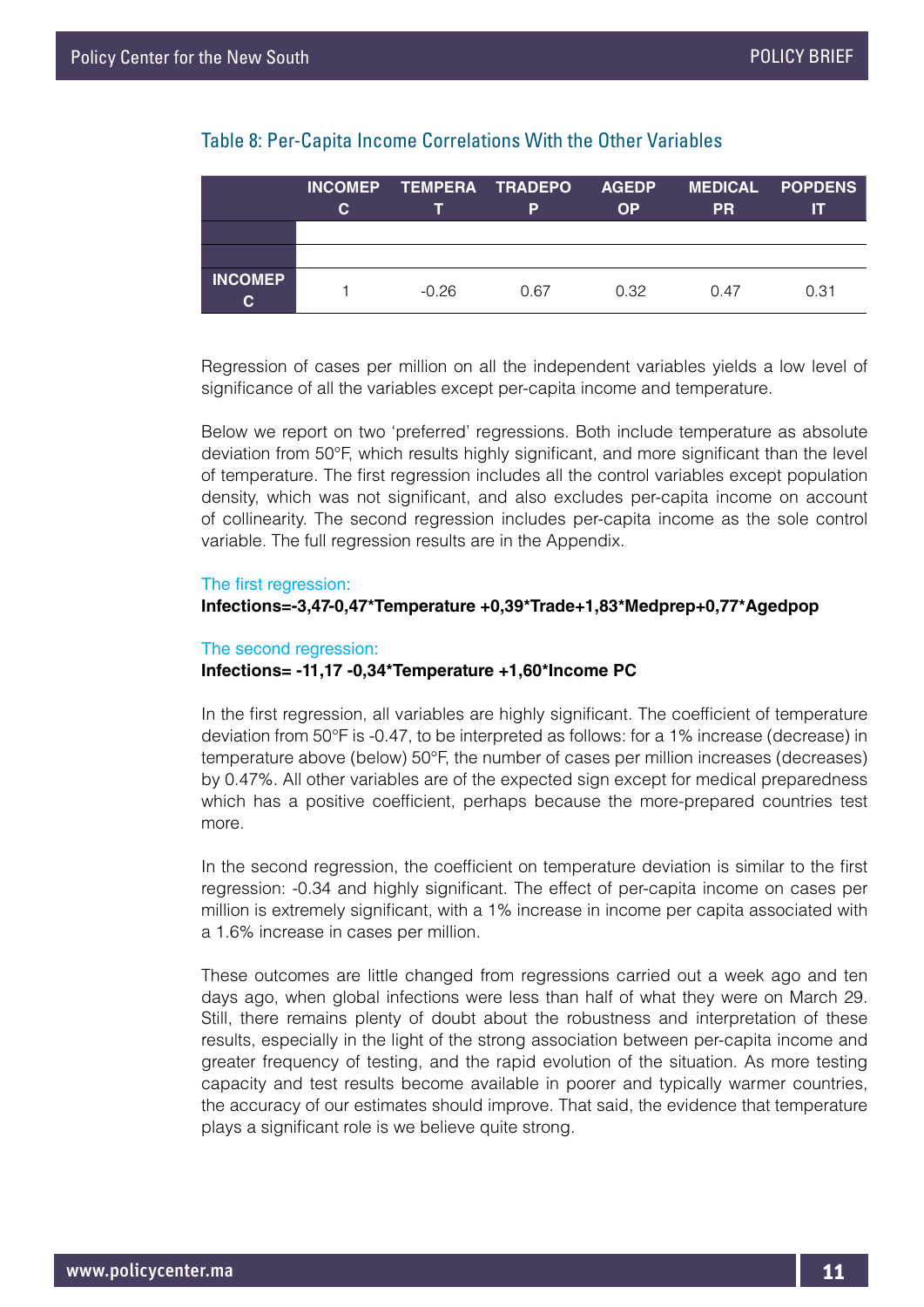## **Possible Policy Implications**

The inadequacy of our measure of disease spread, the disparities in testing, and the newness and rapid evolution of the pandemic do not permit us to draw strong policy conclusions at this stage.

Even so, based on our evidence and on previous studies, we can say with some confidence that COVID-19 spreads less readily in warmer climates. COVID-19 also appears to spread less readily in very cold climates.

If our findings are confirmed by more complete data, the disease may turn out to be a less disruptive and costly epidemic in countries where the climate is warmer. The fact that the virus appears to spread less rapidly in warmer climates today does not automatically mean that there will be significant slowing of the disease in the temperate regions of the Northern hemisphere as the weather warms. Still, if our cross-section results could be extrapolated to the evolution of the disease over time, they would suggest that the summer months will bring relief in the Northern hemisphere, while countries in the Southern hemisphere, including those in Africa, Latin America and East Asia, might actually see increased numbers of infections.

For example, if our quantification can be applied in Italy, where the temperature is about 85°F in August, then cases per million will decline by 35%, all other things being equal. As things stand, extrapolations based on epidemiological models suggest that the number of new infections (the flow) in Italy is close to the peak and will decline very sharply over the next month or so, and that the total number of people infected (the stock) will decline to very low numbers by the summer.

Other factors included in the regression suggest that the epidemic will be less disruptive and costly in poorer countries, despite their low medical preparedness, than in richer countries. This is because, not only of their typically warmer climates, but also their relatively young populations, lower population density in most cases, and the relatively low intensity of their people exchanges with China, and with the rest of the world.

If, as we believe based on the results reported by us and others, COVID-19 also spreads less readily in very cold climates, the coming of summer might mean greater spread of infections in regions such as Scandinavia, Northern Russia and Canada.

If confirmed by more comprehensive studies, as more data becomes available and the epidemic evolves, our preliminary analysis suggests that the probability of containing the disease in the temperate regions that are currently most affected, is greater than is generally believed.

While every country needs to adopt strong measures to contain the spread of the disease, poor countries in warm climates might not need to adopt extreme measures, such as prolonged lockdowns, which would have a disastrous effect on economies ill-positioned to cope.

Morocco, for example, where the number of infections is still small, has average historical temperatures of 75°F in April and 82°F in May, far above the coronavirus 'sweet spot'.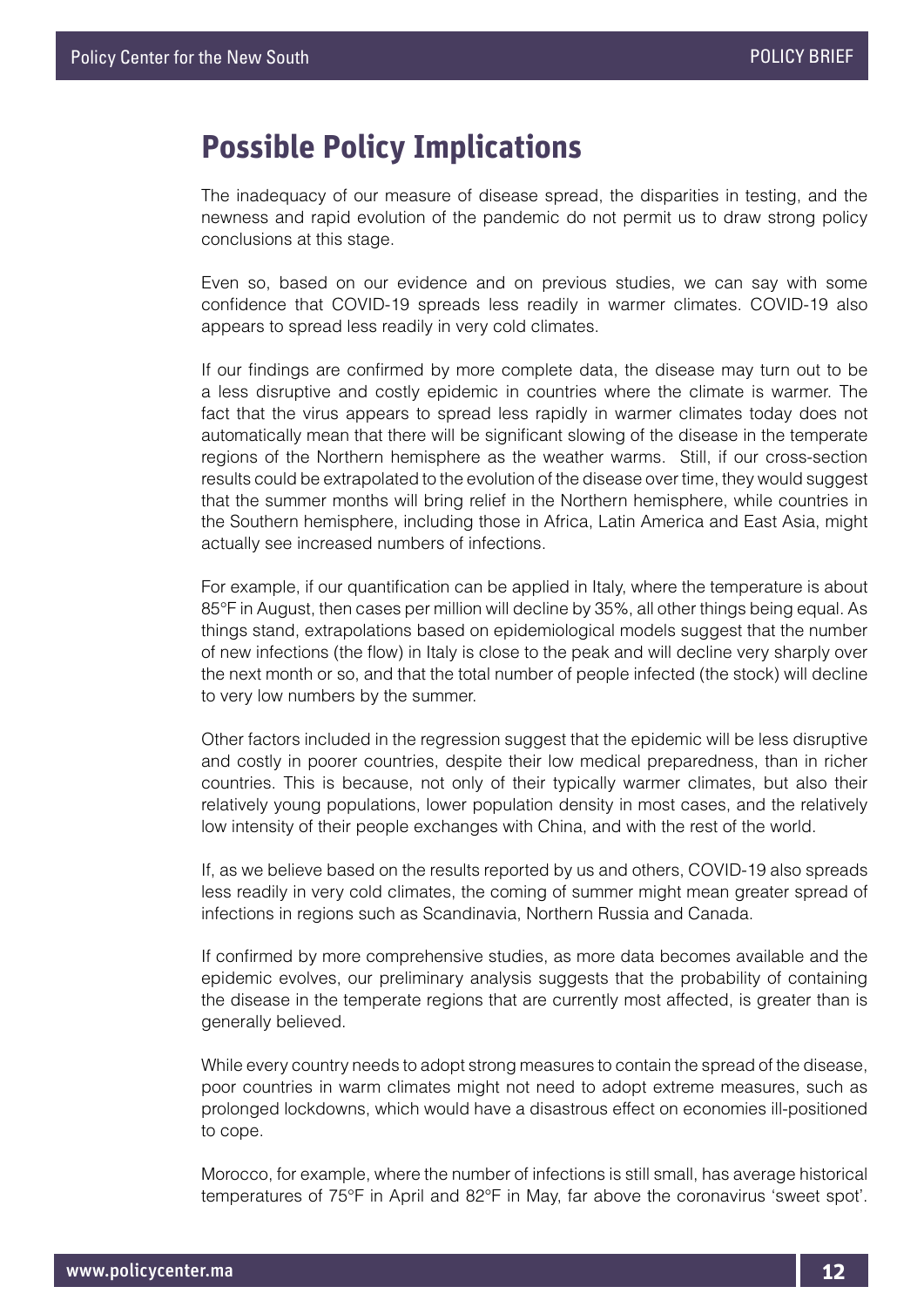It is too soon to be sure, but, helped by warm weather, measures such as stopping travel from the most-affected zones, moderate social distancing, extensive testing and isolation of those infected and at high risk of infection, and isolation of older people that are most vulnerable, could be enough to avoid a spread of infections that overwhelms the medical system.

## **References**

- Araujo.M, Naimi.B, "Spread of SARS-CoV-2 Coronavirus likely to be constrained by climate" https://www.medrxiv.org/content/10.1101/2020.03.12.20034728v1 March 12, 2020
- Bukhari.Q, Jameel.Y, "Warmer climates will slow coronavirus spread, but won't stop it" https://theprint.in/science/warmer-climates-wont-stop-coronavirus-spread-butwill-slow-it-new-study-suggests/385911/, March 22, 2020
- Griffiths.J, CNN "Will warmer weather help fight the coronavirus? Singapore and Australia suggest maybe not" https://edition.cnn.com/2020/03/12/asia/coronavirusflu-weather-temperature-intl-hnk/index.html
- Liu.Z, Bing.X, Za Zhi.X, "The Epidemiological Characteristics of an Outbreak of 2019 Novel Coronavirus Diseases (COVID-19) in China" https://pubmed.ncbi.nlm.nih. gov/32064853-the-epidemiological-characteristics-of-an-outbreak-of-2019-novelcoronavirus-diseases-covid-19-in-china/, 2020
- McCarthy.S, "Coronavirus 'highly sensitive' to high temperatures, but don't bank on summer killing it off, studies say"https://www.scmp.com/news/china/science/ article/3074131/coronavirus-highly-sensitive-high-temperatures-dont-bank-summer
- Mizomoto,K., Kagaya, K., Chowell, G. "Early epidemiological assessment of the transmission potential and virulenceof coronavirus disease 2019 (Covid-19) in Wuhan City, China;Januar-February 2020"
- The Novel Coronavirus Pneumonia Emergency Response Epidemiology Team. "Vital Surveillances: The Epidemiological Characteristics of an Outbreak of 2019 Novel Coronavirus Diseases (COVID-19)" http://weekly.chinacdc.cn/en/article/id/ e53946e2-c6c4-41e9-9a9b-fea8db1a8f51 — China, 2020
- Wang.J, Tang.K, Feng.K, and Lv.W, "High Temperature and High Humidity Reduce the Transmission of COVID-19" https://papers.ssrn.com/sol3/papers.cfm?abstract\_ id=3551767 March 9,2020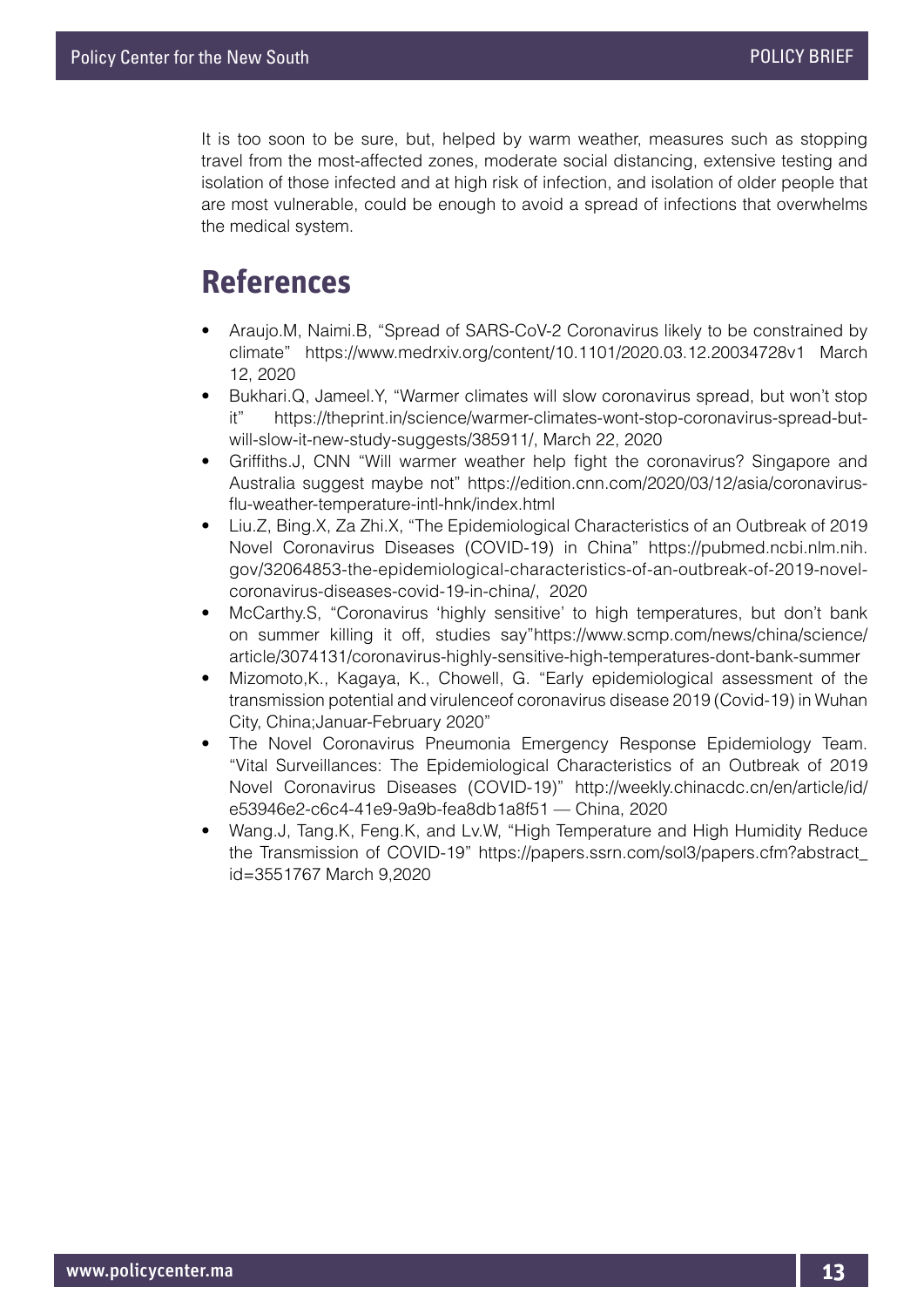## **Appendix: Preferred Regressions**

#### The first regression:

Infections=**-3,47-0,47\*Temperature +0,39\*Trade+1,83\*Medprep+0,77\*Agedpop**

Dependent Variable: LOGINFECTIONS Method: Least Squares Date: 03/30/20 Time: 18:40 Sample: 1 95 Included observations: 95

| <b>Variable</b>           | <b>Coefficient</b> | <b>Std. Error</b>        | t-Statistic | Prob.  |
|---------------------------|--------------------|--------------------------|-------------|--------|
| С                         | $-3.474742$        | 2.724827                 | $-1.275216$ | 0.2055 |
| <b>LOGDEVTEMP</b>         | $-0.470201$        | 0.165153                 | $-2.847067$ | 0.0055 |
| <b>LOGTRADE</b>           | 0.399914           | 0.110240                 | 3.627671    | 0.0005 |
| <b>LOGMEDPREP</b>         | 1.837952           | 0.775543                 | 2.369891    | 0.0199 |
| <b>LOGAGED</b>            | 0.779706           | 0.247126                 | 3.155100    | 0.0022 |
| <b>R-squared</b>          | 0.518092           | Mean<br>dependent<br>var | 3.944345    |        |
| <b>Adjusted R-squared</b> | 0.496674           | S.D.<br>dependent<br>var | 1.909240    |        |
| S.E. of regression        | 1.354519           | Akaike<br>info criterion | 3.495967    |        |
| Sum squared resid         | 165.1251           | Schwarz<br>criterion     | 3.630381    |        |
| Log likelihood            | $-161.0584$        | Hannan-<br>Quinn criter. | 3.550280    |        |
| <b>F-statistic</b>        | 24.18940           | Durbin-<br>Watson stat   | 2.266505    |        |
| <b>Prob(F-statistic)</b>  | 0.000000           |                          |             |        |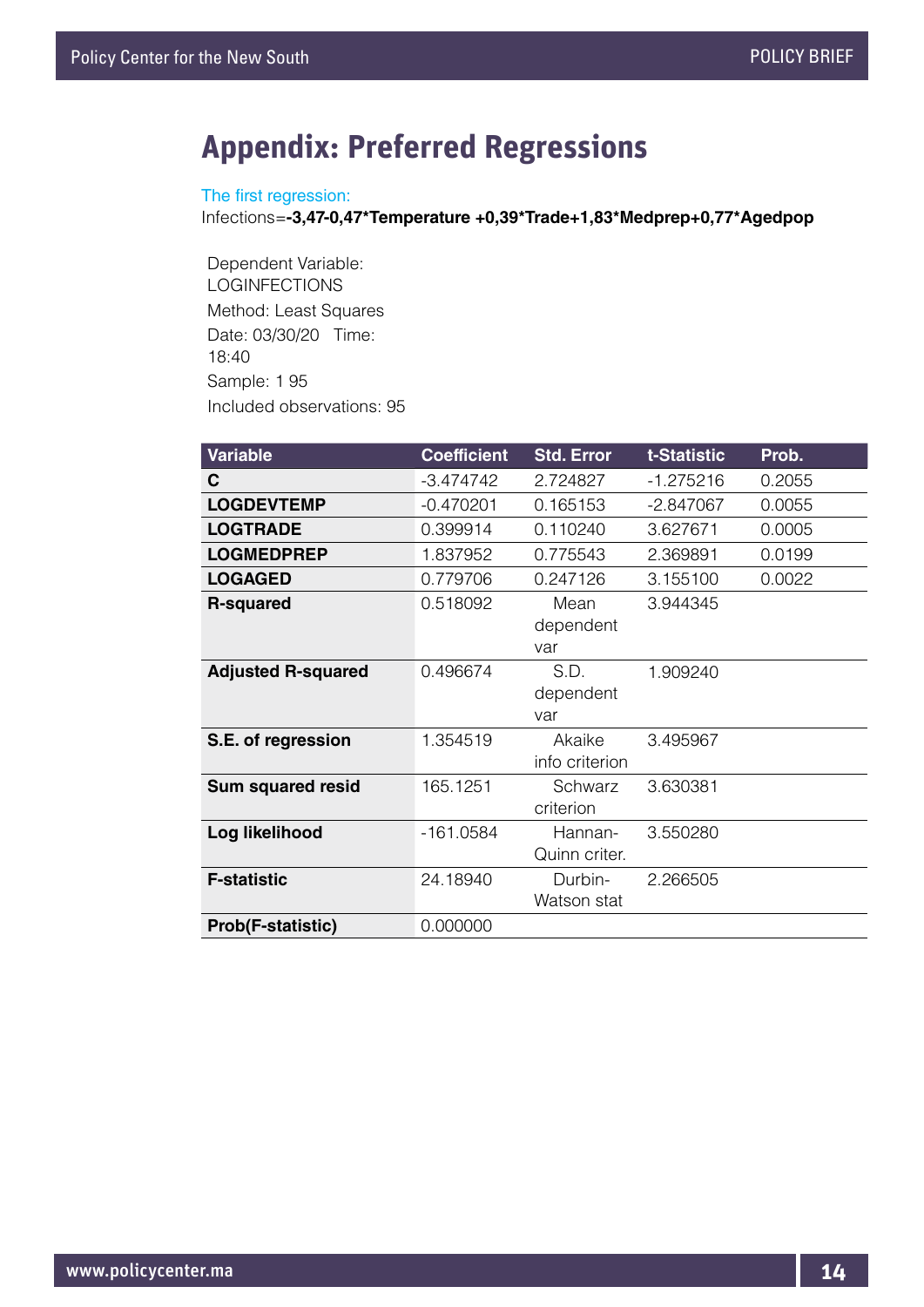#### The second regression:

Infections= **-11,17 -0,34\*Temperature +1,60\*Income PC**

Dependent Variable: LOGINFECTIONS Method: Least Squares Date: 03/30/20 Time: 18:42 Sample: 1 95 Included observations: 95

| <b>Variable</b>    | <b>Coefficient</b> | <b>Std. Error</b> | t-Statistic | Prob.  |
|--------------------|--------------------|-------------------|-------------|--------|
| <b>C</b>           | -11.17638          | 1 461940          | -7.644899   | 0.0000 |
| <b>LOGDEVTEMP</b>  | $-0.346915$        | 0.144184          | -2.406062   | 0.0181 |
| <b>LOGINCOMEPC</b> | 1.605709           | 0 138326          | 11 60814    | 0.0000 |
|                    |                    |                   |             |        |

| <b>R-squared</b>          | 0.612047    | Mean<br>dependent<br>var | 3.944345 |
|---------------------------|-------------|--------------------------|----------|
| <b>Adjusted R-squared</b> | 0.603614    | S.D.<br>dependent<br>var | 1.909240 |
| S.E. of regression        | 1.202043    | Akaike<br>info criterion | 3.236991 |
| <b>Sum squared resid</b>  | 132.9314    | Schwarz<br>criterion     | 3.317640 |
| Log likelihood            | $-150.7571$ | Hannan-<br>Quinn criter. | 3.269579 |
| <b>F-statistic</b>        | 72.57116    | Durbin-<br>Watson stat   | 2.267647 |
| <b>Prob(F-statistic)</b>  | 0.000000    |                          |          |